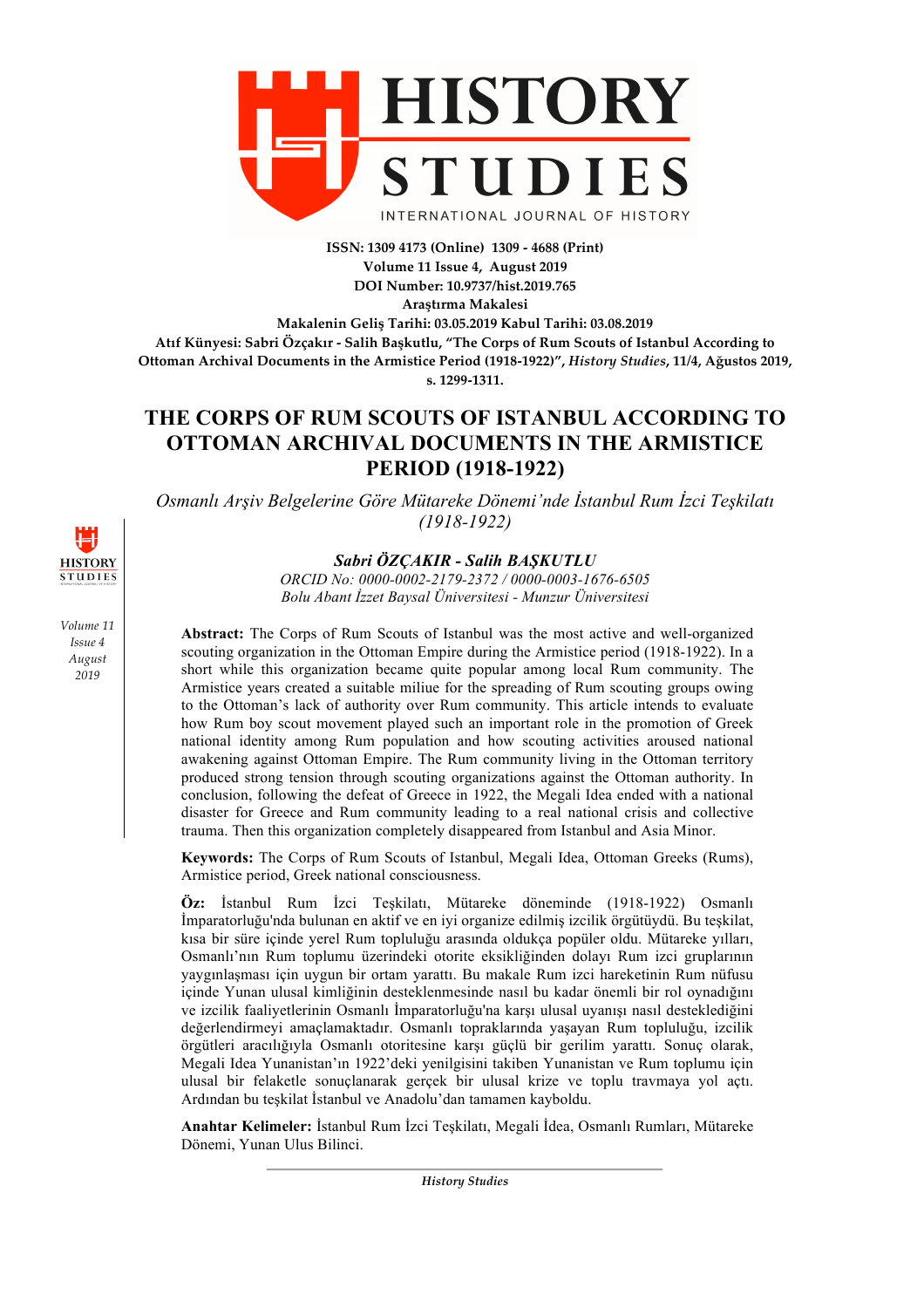<u> 1989 - Johann Barn, mars ann an t-Amhain an t-Amhain an t-Amhain an t-Amhain an t-Amhain an t-Amhain an t-Amh</u>

#### **1. Introduction**

During the first quarter of twentieth century, the boy scout movement, which was founded by Baden Powell in Britain, became widespread among the Muslim (Turks) and non-Muslim (Greek, Armenian, Jewish) groups of the Ottoman Empire. The Ottoman Boy Scout movement was soon influenced by the spread of scouting organizations in other countries. During and after II. Constitutional Period (1908-1918), the Ottoman boy scout organizations founded by Muslim and non-Muslim groups have made a massive effort to educate and mobilize younger generations to become disciplined, obedient, physically strong, self-sufficient, and civilized citizens of the future.<sup>1</sup> Under the socio-political effects of nationalist ideologies, from the second half of the nineteenth century, children and youth were perceived as mini-adults and potential candidates of military service, in brief, ' the future of the nation'. 2

During the Armistice period, which started at the end of the World War I and proved to be a major turning point of Ottoman-Turkish history, Ottoman minorities mainly Armenians and Rums, foreigners, and the Entente Powers attracted significant attention to scouting, particularly in Istanbul. The Boy Scout organizations and youth movements of Greek, Armenian, British, Italian, Russian and American communities were established in Istanbul and several parts of the Asia Minor for political and militaristic purposes. Although the Ottoman-Turkish Boy Scout movement continued performing its main functions and activities, it partially appeared to be non-progressive and keep from looking too militaristic because of the political and socio-economic conditions of the Armistice years. **<sup>3</sup>**

 Additionally, the Muslim and non-Muslim elements of Ottoman society came together under the umbrella of different associations. For example, the prominent figures of these various groups, including Ottoman army officers, merchants, bureaucrats, Levantines and Europeans, met in sport clubs and crossed the borders of language, religion and race. <sup>4</sup> The International Boy Scout Council of Constantinople was an example of this harmony between various groups. It was consisted of the scout groups of different nations living in Istanbul. Under the leadership of British Colonel Maxwell, there were a total of 3145 scouts, which included Turkish, Greek, Armenian, Jewish, British, American, Russian and Italian scout troops representing in this council. The organization of these scout groups basically was organized in schools clubs, sport associations, and orphanages. <sup>5</sup> Despite this council aimed at serving Boy Scout movement, gathering different scout groups together, and strengthening the collaboration between them, it was unable to accomplish this. Additionally, it slightly enhanced the separation among these groups of people. The basic criticism against the International Boy Scout Council of Constantinople was that there was not enough international scouting and sport activities organized. <sup>6</sup>



<sup>1</sup> For more details on this alternative see Zafer Toprak, 'II. Meşrutiyet Dönemi'nde paramiliter gençlik örgütleri', in *Tanzimat'tan Cumhuriyet'e Türkiye Ansiklopedisi,* Vol. 2, 1985, p. 531-536. <sup>2</sup> Nazan Madsukyan, "Agents or Pawns? Nationalism and Ottoman children during the Great War", *Journal of the* 

*Ottoman and Turkish Studies Association*, 3(1), 2016, p. 139-164.<br><sup>3</sup> For details on the scouting activities of various elements of Ottoman society see Zafer Toprak, "Mesrutivet ve

mütareke yıllarında Türkiye'de izcilik", Toplumsal Tarih, 52, April 1998, p. 13-20.<br><sup>4</sup> François Georgeon and ve Dumont (eds), *Osmanlı İmparatorluğu'nda Yaşamak*, İletişim Yayınları, İstanbul 2000, p. 19-21.

<sup>&</sup>lt;sup>5</sup> Anna Maria Aslanoğlu, *Staying away from politics, not foreseeing militarism: The case of Corps of Greek Scouts in Armistice Istanbul, 1918-1923, (Boğaziçi University, Unpublished master's thesis), Istanbul, 2010, p. 9* 

<sup>&</sup>lt;sup>6</sup> Zafer Toprak, "II. Meșrutiyet'ten Mütareke yıllarına: Türkiye'de izciliğin ilk evresi", Tombak, 24, February 1999, p. 19-27.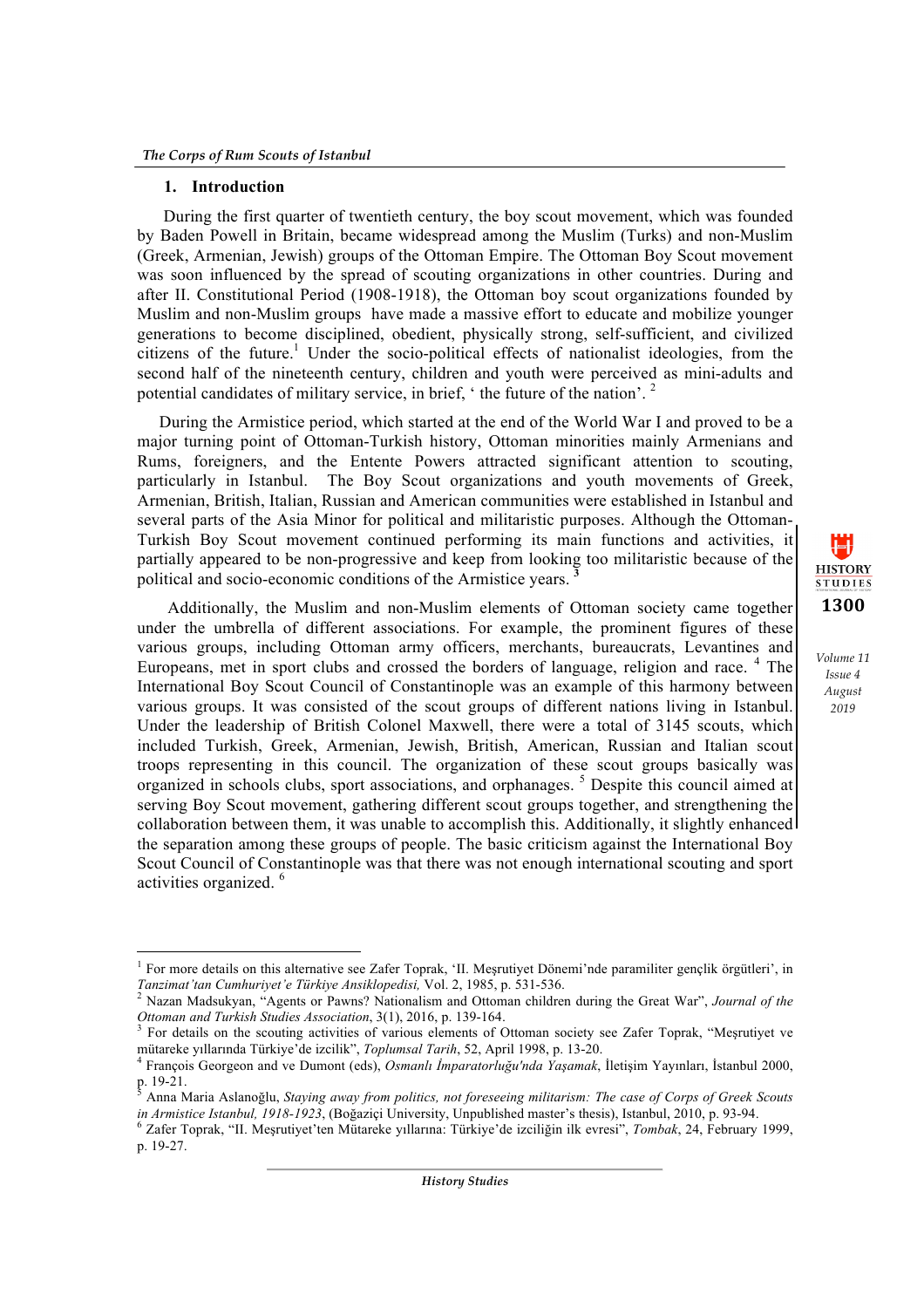The Corps of Rum Scouts of Istanbul (hereafter the CRSI) was the most active and wellorganized scouting organization in Istanbul during the Armistice years. Even though this organization had a short period of experience, it attracted Istanbul Rums, who were eager to join and participate in scouting. This interest to scouting took attention of the nationalist Rums. Venizelism, as a popular and dominant ideology among Rums, was aimed to establish a Great Greece in Ottoman lands where the Rums live. Additionally, Venizelism potentially created suitable conditions for the development of Rum Scouting Organization in Istanbul and Asia Minor.<sup>7</sup> The scouting culture discovered by the British political elites initiated a new interest in re-discovery of the Greek antiquity and its civilization. Scouting became a part of the chain that transferred a 'culture' and 'civilization' mission to the East. This explains why the scouting and the scouting organizations were so easily adopted by the Greek political elites and why the political elites cooperated with the 'scout press'. The discipline and dedication of the Greek scouts in the fronts of Balkan Wars against Ottoman Empire and also Bulgaria proved that this movement had to be maintained for the common good of the Nation. The Greek scouts performed rear-guard support activities, working as couriers, nurses and first aiders carrying the wounded, contributing to correspondence, and training new medical staff during the Balkan Wars<sup>8</sup>

Although, scouting has existed as a device to mobilize and train Rums living in Ottoman territory since the pre-World War I years, most of the Ottoman archival documents of Rum scouts belongs to the Armistice period. These documents have relatively stable characteristics.<sup>9</sup> During the phase of the construction and development of Rum Boy Scout movement, the most inspiring period was the Armistice period owing to the Ottoman's lack of authority and influence over the Rum population. Furthermore, by looking through the primary sources, mainly Ottoman archival documents, it was intended to make contribution to Ottoman and Greek history writing and the process of gaining national consciousness of Rum Orthodox community.

Significantly, from the very beginning, the Rum scouting had been presented as a voluntary and non-paramilitary organization and also envisioned as an ethnic and a patriotic association. Rum Boy Scout movement was considered as a challenge against central authority, Ottomans and seemed to be heralded of incipient Greek national identity among Ottoman Rums.

In recent years, historical researches have examined Rum-Ottoman relations from political and military perspectives; however, these researches rarely are interested in the roles of body culture and Boy Scout movement of Ottoman Rums in the Ottoman Empire. <sup>10</sup> Therefore, this article ultimately intends to serve as a contribution to history field by examining the Rum scouting activities. In focusing on the experience of the Istanbul Rum Scouting Organization will be helpful for the understanding the overall aim of these activities. In this context, the purpose of this study is to evaluate how the Rum Boy Scout movement played such an important role in the promotion and propagation of Greek national identity among Rum population, and how scouting activities aroused national awakening against Ottoman Empire and increased the military strength of Rums in the Ottoman territory during the Armistice period.

<u> 1989 - Johann Barn, mars ann an t-Amhain an t-Amhain an t-Amhain an t-Amhain an t-Amhain an t-Amhain an t-Amh</u>



 $^7$  Aslanoğlu, op. cit., p. 12-13.<br>  $^8$  Ibid., p. 70-75.<br>
9 Maksudyan, op. cit., p. 162.

<sup>&</sup>lt;sup>10</sup> Here it should be mentioned that there is a noteworthy study of Anna Maria Aslanoğlu (see footnote 5) which mainly focused on Greek main sources such as the official gazette of the Corps of Greek Scouts of Constantinople, O Prospokos (The Scout), and archival material from the Corps of Greek Scouts in Greece.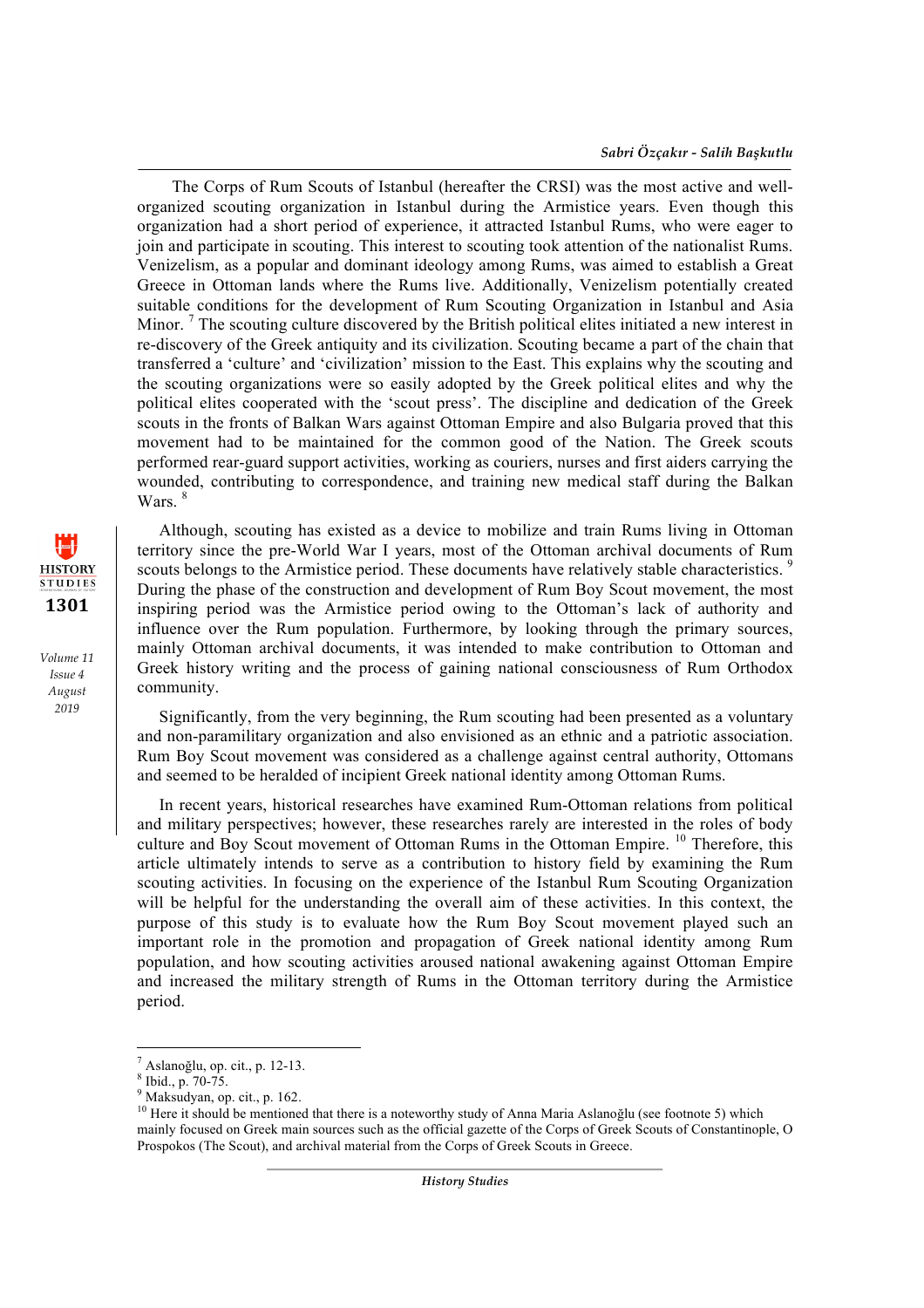## **2. The activities of the corps of Rum scouts in Istanbul**

With the signing of the Mondros Armistice (30 October 1918) after the World War I, occupations of the Entente Powers spread throughout Asia Minor and this political climate initiated a new period of scouting activities in the Ottoman Empire. Any kind of military or civilian organizations were forbidden by the Entente Powers since they contradicted their own interest. In this regard, Ottoman-Turkish Boy Scout movement cannot be isolated from this environment and there was no scouting organization except for a few in-school scouting programs. However, it is not possible to say that the non-muslim Ottoman population was exposed to the same sanction in this process. Despite the prosecution and warning decisions of the Ottoman administration, there was significant progress in the actions of Rum and also Armenian youth organizations. In other words, the organizations of the non-Muslim communities became more visible after World War I and Rum scouting organization acted as a crucial element in shaping nationalist and militarized socialization of Ottoman Rums.<sup>11</sup>

After the signing of the Mondros Armistice, the actions of the Ottoman Rums with the support of Greece proved that both sides acted in unison around the idea of "Megali Idea". Greek Prime Minister Venizelos seemed to willing to pursue the Megali Idea project in order to gain Ottoman Rums' support. The following were among the main objectives of Greece's government in Ottoman Empire during this period: establishing scout organizations in Istanbul and Asia Minor and training Rum scouts in order to reach the aims of Greece.<sup>12</sup> On the other hand, scouting in Greece, first established in 1910 by a Greek gymnast, Athanasios Lefkatidis, with a great inspiration of the British Boy Scouts, and, during Venizelos' period, this youth movement flourished in particular owing to Venizelos' great interest in and support to the scouts. Moreover, the relation between scouting and state was quite intimate in his period. <sup>13</sup> In fact, during the independence movement, physical exercises were practiced particularly by paramilitary groups in order to maintain body power. In the modern Greece, there has been a strong relationship between physical exercise and politics in Greek ideology. 14

Although the Greek national movement against the Ottomans led to the establishment of the independent Greek state in 1830, this new state was completely formed different from other emerging European nation states. Because a majority of Greek population still remained under the Ottoman rule and an important and large part of this population also lived in the Ottoman cities, mostly in Istanbul, Izmir (Smyrna) and Selanik (Salonica). <sup>15</sup> Furthermore, the liberation from Ottoman rule also allowed Greece to create a suitable environment in which Greek body culture or physical exercise can be developed and spread more easily, similar in some respects to other European nation-states. <sup>16</sup> During the same period, physical exercise was linked with Greek national history and supported the experience of mass mobilization to the homeland. Moreover, by means of activities of militia soldiers (armatoloi) and bandits (klephts) against

<sup>&</sup>lt;sup>11</sup> Madsukyan, op. cit., p. 141.

<sup>&</sup>lt;sup>12</sup> Hülva Toker, *Mütareke Döneminde İstanbul Rumları*, Genelkurmay ATESE ve Denetleme Başkanlığı Yayınları, Ankara 2006, p. 51-55. <sup>13</sup> Aslanoğlu, op. cit., p. 45; Dora Giannaki, "Youth work in Greece: a historical overview", in *The history of youth* 

*work in Europe*, Vol. 4, Marti Taru, Filip Coussée and Howard Williamson (eds), 2014, p. 91-106.<br><sup>14</sup> Dimitris Foteinos, "Images of the body: the Greek physical education curriculum since the Second World War",<br>*Journal o* 

Christina Koulouri, "Athleticism and antiquity: symbols and revivals in nineteenth-century Greece", *The International Journal of the History of Sport*, 15(3), 1998, p. 142; Patrick Comerford, "Defining Greek and Turk: Uncertainties in the search for European and Muslim identities", *Cambridge Review of International Affairs*, 13(2),

<sup>2000,</sup> p. 243. <sup>16</sup> Zinon Papakonstantinou, "Epilogue: New directions in classical reception, sport and the body in Modern Greece", *The International Journal of the History of Sport*, 27(12), 2010, p. 2184-2186.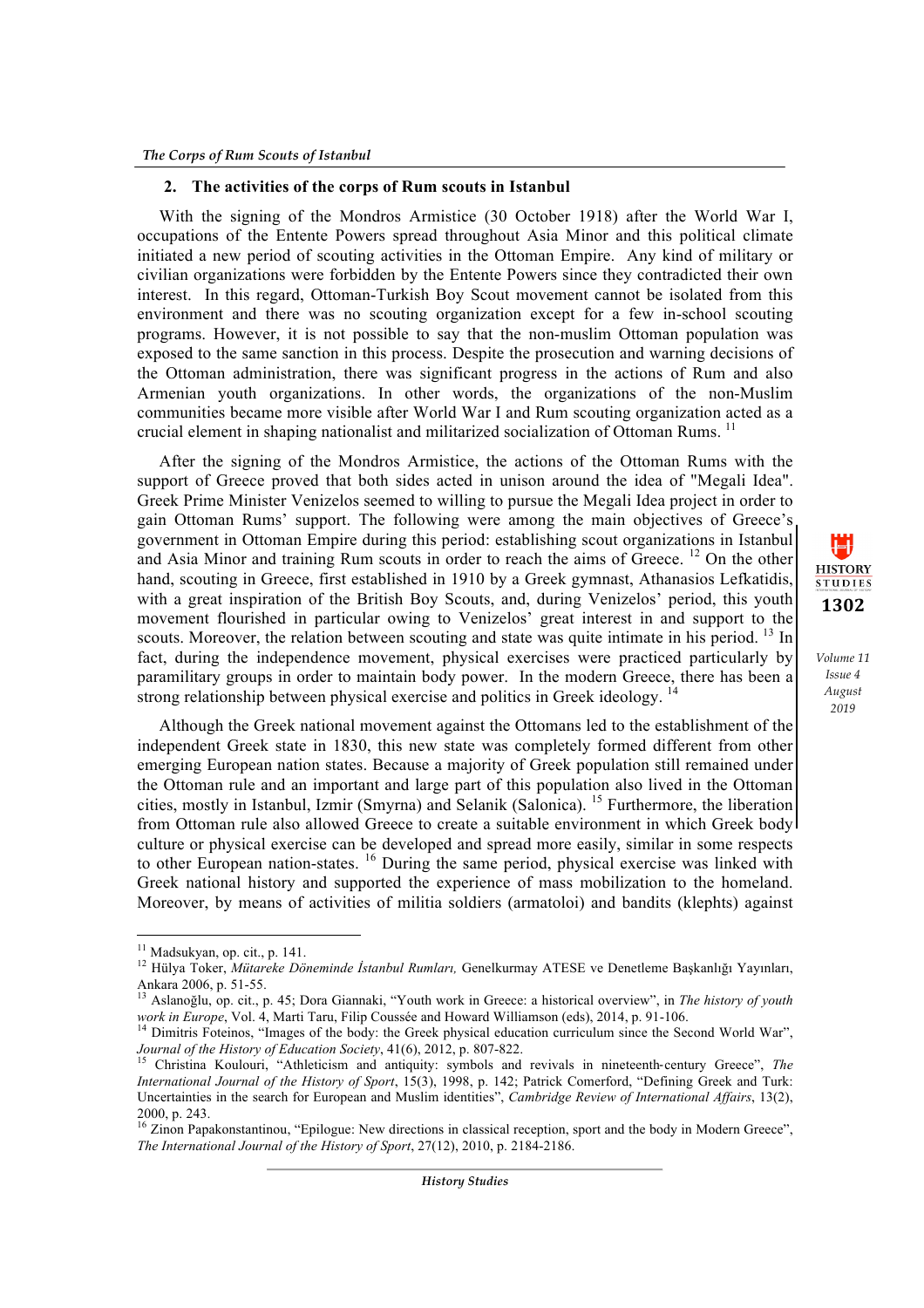the Ottoman authority, physical exercise represented national continuity and unity. <sup>17</sup> Throughout the Armistice period, scouting activities became a hallmark of Ottoman ethnic minorities and considered as a vital part of gaining national identity. <sup>18</sup> In this period, almost all the Muslim and non-Muslim communities in Istanbul had scouting organizations.<sup>19</sup>

The church, Rum schools and Rum press were regarded as tools of propagation in the realization of the Megali Idea by the Fener Greek Patriarchate and Greece in the Armistice period.  $20$  The scouting activities, which had high impact on the process of propagation, can also be included among the above-mentioned propaganda tools in that period. The supports of Britain and Greece were very influential in the organization and initiation of the Rums' actions the years of the Armistice. Their support became the driving force behind the propaganda activities of Istanbul Greek Press, Fener Greek Patriarchate and scouting groups established in the schools, which was organized by the support of Greece.<sup>21</sup> The first scouting groups of the *CRSI* were established at the end of 1918 and early 1919 on the basis of the following: training 'citizen-soldiers' and 'civilizing' young people. Teaching future citizens to be ready both in war and peace time, raising their morale and teaching them 'ethnic optimism' were among the roles and values of this organization. 'O Proskopos' (which means scouts) was the official publication of the *CRSI*. It was published and distributed in Istanbul every 15 days beginning in November 1919. The magazine, reflecting the atmosphere of time, was a guide for conveying the spirit and perceptions of the Rums. The *CRSI* institutionalized its troops in almost every neighborhood of Istanbul during 1919 and the 1920s.<sup>22</sup> Additionally, Proodos Newspaper (22) January 1920) of the Ottoman Rum Community gave the details on the first anniversary of the *CRSI*, which was celebrated with great enthusiasm by both Greek prominent figures and Ottoman Rum community for financial and moral support to the Rum scouts.<sup>23</sup>

According to Zafer Toprak, the scouting organization in the period of Armistice Istanbul with the largest number of members was the *CRSI* with 2000 members in 12 groups. This organization established the basis for a platform of action in the schools, orphanages and clubs.  $^{24}$ As Hülya Toker explains, the scout organizations which directly belonged to Mavri Mira, a paramilitary and nationalist organization known as 'Black Fate', were aimed to stir up trouble within Ottoman Empire, to propagate Greekness and to hold public demonstrations against the Ottoman Empire. The *CRSI* was divided into two regiments and three separate companies. <sup>25</sup> Rum scouts had not only organic ties with the Government of Greece, Greek scout organizations, and the Greek Red Cross but also intensely had the material and spiritual support of Rums living throughout Ottoman territory. <sup>26</sup> This organization followed the Greek translation of Baden Powell's Boy Scout Manual and remained dedicated to nationalistic and militaristic purposes. <sup>27</sup> Therefore, Istanbul Rum Scouting Organization was kept under

<u> 1989 - Johann Barn, mars ann an t-Amhain an t-Amhain an t-Amhain an t-Amhain an t-Amhain an t-Amhain an t-Amh</u>

*History Studies*



<sup>&</sup>lt;sup>17</sup> Christina Koulouri, "From antiquity to Olympic revival: Sports and Greek national historiography (nineteenth– twentieth centuries)", *The International Journal of the History of Sport*, 27(12), 2010, p. 2014-2052.<br><sup>18</sup> BOA (Devlet Arsivleri Baskanlığı Osmanlı Arsivi - Ottoman State Archival Document), Dahiliye Seyrüsefer

Kalemi (DH.EUM.SSM.), 39/57, 15 Aralık 1919 (22/RA/1338).<br><sup>19</sup> Toprak, 'Meşrutiyet ve Mütareke Yıllarında', op. cit., p. 13.

<sup>&</sup>lt;sup>20</sup> Toker, op. cit., p. 86.<br>
<sup>21</sup> Ibid., p. 125.<br>
<sup>22</sup> Aslanoğlu, op. cit., p. 76-98.<br>
<sup>23</sup> As cited in Aslanoğlu, p. 127.<br>
<sup>24</sup> Toprak, 'Meşrutiyet ve Mütareke yıllarında' p. 22-23.<br>
<sup>25</sup> Toker, op. cit., p., 130-131, 1  $(06/L/1339)$ .

<sup>27</sup> Toprak, "II. Meşrutiyet'ten Mütareke yıllarına", p. 24.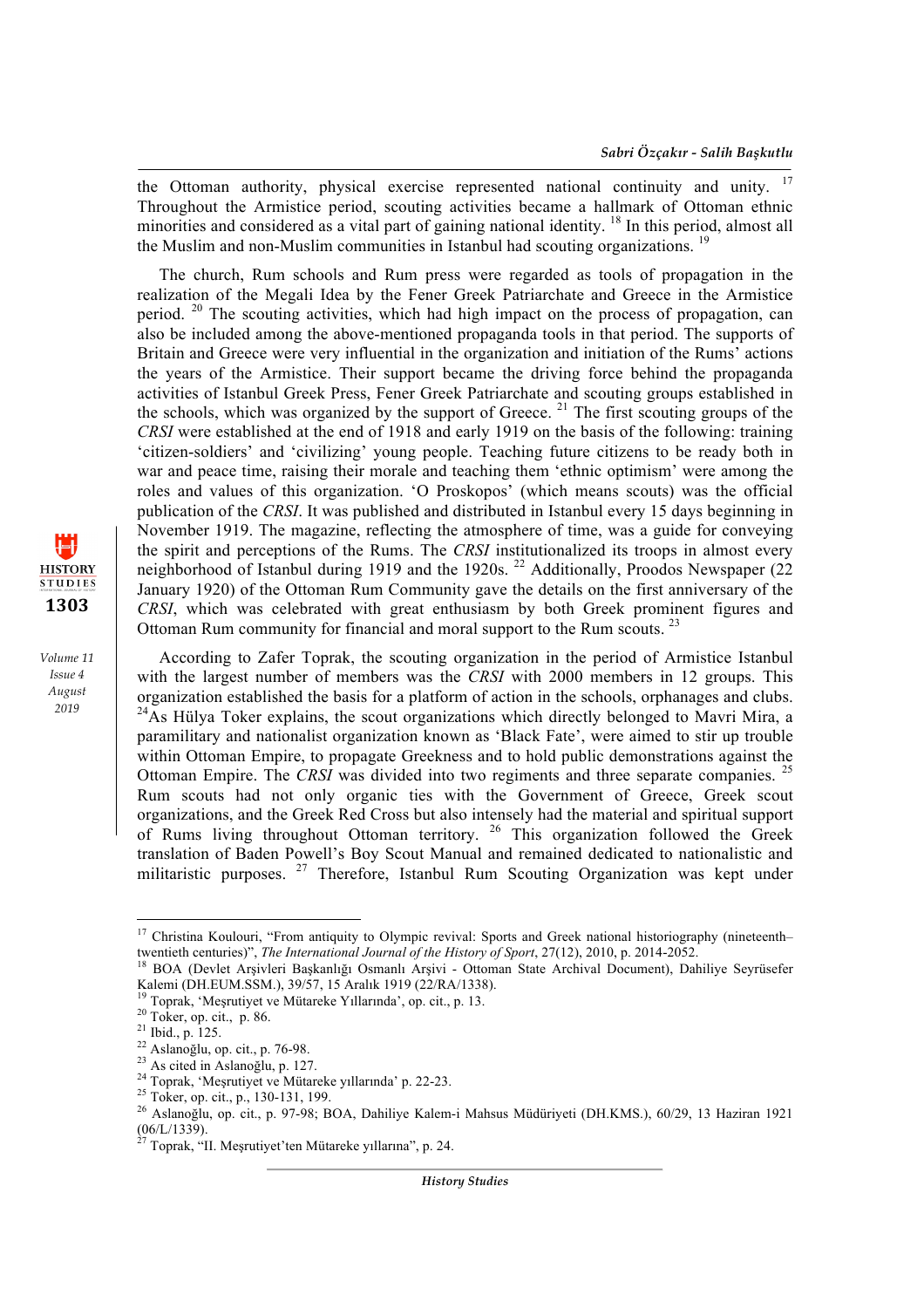constant supervision and exposed to various restrictions by the Ottoman authorities regarding their unwanted activities. 28

Some of the Greek army officers, who were sent to Istanbul by Venizelos in order to mobilize and organize Istanbul Rums, established the Rum Müdafaa-i Milliye Cemiyeti (Rum Committee of National Defence) to protect the interests of Ottoman Rums. <sup>29</sup> Rum scouts operating under the leadership of this association were being exposed to military education in some places where the highest percentage of Rum population lived in Istanbul particularly Bakırköy, Hasköy, and Fener. The Greek Patriarchate took an active role in the process of recruiting students and asked Rum priests to register children and young people to the scout organizations. <sup>30</sup> In addition, Greek army officers were closely interested in the scouts and constantly supervised their activities.<sup>31</sup> For instance, in an Ottoman tezkere<sup>32</sup> of June 1921 stated that Greek army officers in and around Hasköy, an old neighborhood of Istanbul, oversaw the training of the scouts, continuously met with the heads of scouting groups as well as engaged in Venizelist propaganda activities. These activities were strictly followed and prosecuted by the Ottoman authorities and a detailed investigation was carried out by the Ottomans. <sup>33</sup> According to another archive document dated 18 November 1920, it is declared that the weapons supplied by Greece to Istanbul Rum scouts were kept in the churches. <sup>34</sup> To reach detailed knowledge about the support of the Greek army officers, the main message of an archive document can be summarized as follows:

In a Rum school in Istanbul, Rum youth regularly practiced military exercises with tubes and drums, sometimes with a musical structure shape, through the guise of scouting and these exercises were sometimes carried out even by Greek army officers dressed in civilian clothes. Furthermore, these activities were hidden under the guise of scouting activities. 35

**1304**

 $\mathbf{H}$ **HISTORY STUDIES** 

*Volume 11 Issue 4 August 2019*

On 12 June 1919, the Ottoman Minister of War, Şevket Turgut Pasha, sent a report to the British High Command in Istanbul regarding the scouting activities of Rum community in Ottoman territory, specifically Istanbul, Thrace and Western Asia Minor. He declared that 'if the necessary military precautions were not be taken on the pretext of extraordinary situation, the responsibility of future undesirable events would not be the Ottomans'. In the same archive document, it was said that the local Rums', who wore military uniforms, established scouting groups and tightly linked to the scouting organization of Greece, were evaluated as significantly more serious because the Rum community intended to make issues against Ottoman government in the future. Şevket Turgut Pasha immediately ordered the local authorities to arrest the local Rums wearing military uniforms, to collect the weapons and ammunitions of Rums, and to abolish the scouting organizations as a solution to the problem.<sup>36</sup> As a matter of fact, it is expressed in a report that an Armenian scout group, composed of children from Makriköy (now Bakırköy, a district of Istanbul), came for the ceremony held in

<u> 1989 - Johann Barn, mars ann an t-Amhain an t-Amhain an t-Amhain an t-Amhain an t-Amhain an t-Amhain an t-Amh</u>

<sup>&</sup>lt;sup>28</sup> BOA, Dahiliye Nezareti Emniyeti Umumiye Müdüriyeti Asayiş Kalemi (DH.EUM.AYŞ.), 16/84, 26 Temmuz 1919 (27/L/1337); BOA, Bab-ı Ali Evrak Odası (BEO), 4579/343377, 17 Haziran 1919 (18/N/1337).

<sup>&</sup>lt;sup>29</sup> Toker, op. cit., p. 68.<br><sup>30</sup> Bülent Atalay, *Fener Rum Ortodoks Patrikhanesi'nin Siyasi Faaliyetleri (1908-1923)*, Tarih ve Tabiat Vakfi Yayınları*,* İstanbul 2001, p. 121-122. <sup>31</sup> BOA, DH.KMS., 60/29, 13 Haziran 1921 (06/L/1339); BOA, DH.EUM.AYŞ., 16/84, 26 Temmuz 1919

 $(27/L/1337)$ .

<sup>32</sup> An official document issued by the Ottoman government. See Ferit Devellioğlu, *Osmanlıca-Türkçe Ansiklopedik* 

<sup>&</sup>lt;sup>33</sup> BOA, DH.KMS., 60/29, 13 Haziran 1921 (06/L/1339).<br><sup>34</sup> BOA, DH.EUM.AYŞ., nr. 48/42, 1 Aralık 1920 (19/RA/1339).<br><sup>35</sup> Ankara Üniversitesi Türk İnkılâp Tarihi Enstitüsü Arşivi, Kutu No: 59, Gömlek No: 115, Belge No: 11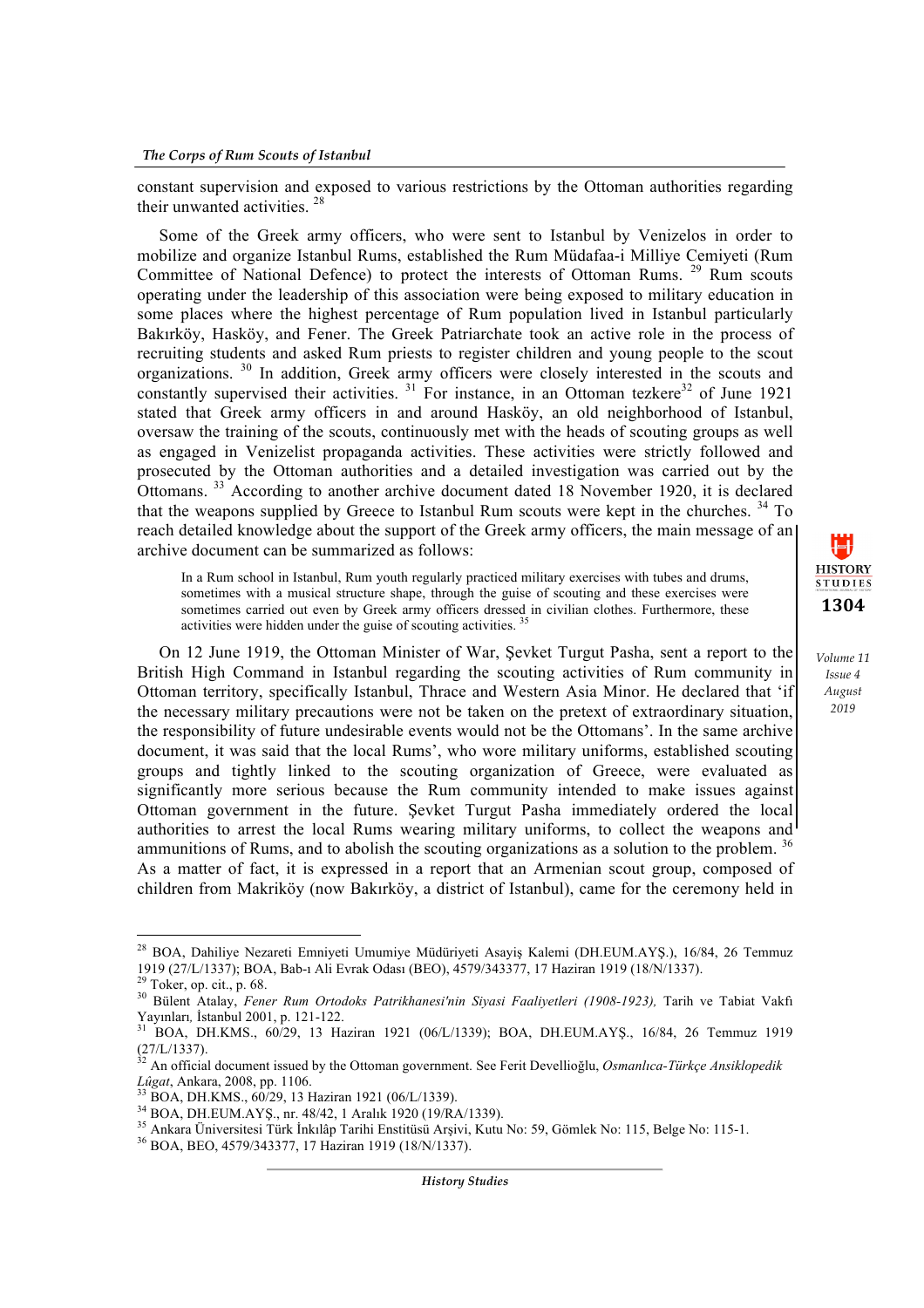the Greek Church on 14 December 1919 and afterward marched with flags in the streets. <sup>37</sup> According to another archive report sent to the Ottoman Ministry of the Interior, it was stated that a group of twenty Rum boy scouts came to Maltepe (a district in Asian part of Istanbul) and camped there. <sup>38</sup> These two archive documents are concrete examples of scouting activities being constantly monitored and controlled by the Ottoman government. Although security measures became stricter and Ottoman central government attempted to restrict and control detrimental actions of Rum scouting groups, the Ottoman government could not succeeded in preventing them and the Rum community largely expanded its field of influence by finding new collaboration opportunity.

Ottoman Armenians', under the influence of nationalist movement, took sides with the Rums. This was a crucial driving force for the Rums to maintain their activities during the Armistice period.<sup>39</sup> As pointed out above, the participation of the Armenian scouting group to the ceremony, which held in Greek Church, proves that the Greeks and the Armenians occasionally acted together under the umbrella of scouting activities against the "common" opponent, the Ottoman Empire.

**HISTORY STUDIES 1305**

*Volume 11 Issue 4 August 2019*

According to a critical report forwarded to the Ministry of the Interior from Istanbul Police Department, the Director of the Department stated that uniforms similar to the military uniforms sent from Greece for scouting organization, which was formed by the Etnik-i Eterya (the nationalist Rum organization), were distributed to the Rum youth, who were recruited to scouting organization by the Rum local authorities and priests. The report continued as follows: it is thought that six hundred uniforms were sent to Fener Greek Patriarchate and then given to the Rums yesterday and many more uniforms were expected to arrive later on. After a while, an important military force will be formed by local Rums, who are trained and embraced national feelings. Although the Rum community were seemingly free to join in the scout organization, Rum people, particularly Rum priests, worked hard to enroll Rum youth between 16 and 20 years age group in scouting organization. Not only Rum school boys and craftspeople, but also people from almost every part of Rum community were enticed to enroll in this scout organization by Rum authorities. Even, some of older scouts, 19 and 20 years old, were sent to Greece and were trained by Greek army officers in schools, churchyards, clubs, and gyms. During this critical period, a great number of Greek army officers were deployed in Istanbul to train Rum youth. In fact, the Fener Greek Patriarchate, Etnik-i Eterya Society, and the representatives of the Greek government in Ottoman territory gradually settled many Greeks in Asia Minor and Trakya (Thrace) to show that the number of Rum habitants was more than estimated. It is also known that these civilian uniformed Greek army officers had been trying to organize the scouting organization with the support and guidance of the Greek government since the occupation of Izmir (Smyrna). The Ottoman authorities should have paid more attention to this issue. <sup>40</sup> In this case, Greece attempted to politicize the Rum youth in the direction of religious-ethnic ideologies. The Rum scouts trained impertinently under the leadership of the Greek army officers marched with Greek flags in the streets and were found engaging in behaviors such as insults and humiliation against Turks. They also promoted propaganda activities aimed at creating a chaotic environment in Istanbul. <sup>41</sup> Being aware of these scouting actions, particularly the detrimental actions behind the camouflage of boy scout

<u> 1989 - Johann Barn, mars ann an t-Amhain an t-Amhain an t-Amhain an t-Amhain an t-Amhain an t-Amhain an t-Amh</u>

<sup>37</sup> BOA, Dahiliye Nezareti Emniyet-i Umumiye Seyr-ü Sefer Müdüriyeti (DH.EUM.SSM.), 39/57, 15 Aralık 1919 (22/RA/1338).<br><sup>38</sup> BOA, DH.EUM.AYS., 16/84, 26 Temmuz 1919 (27/L/1337).

<sup>&</sup>lt;sup>39</sup> Toker, op. cit., p. 113.<br><sup>40</sup> BOA, DH.KMS., 49/34, 5 Temmuz 1919 (06/L/1337).<br><sup>41</sup> As cited in Toker, *op. cit.*, p. 50.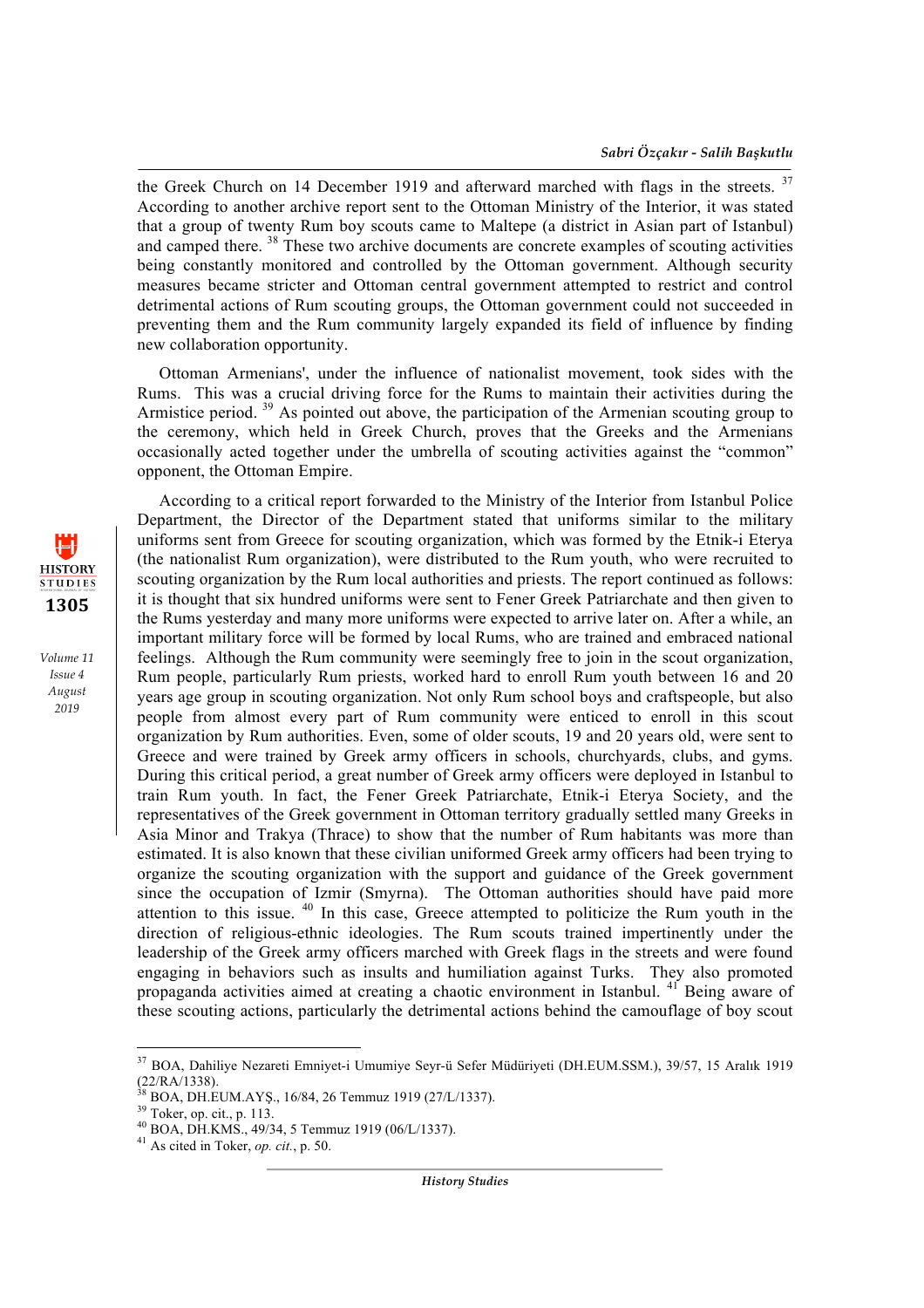movement, it would support the Ottomans' reaction against Rums, however, because of the travmatic effects of the Armistice years, it has not been possible. As scouting events were seen as an important platform to represent Greek national identity and national consciousness, it was not surprising that Rum population attended these events. It is clearly seen that the ultimate aim of Greek elites was to mobilize as many Rums as possible with patriotic and nationalist feelings and encouraging participation in organizations, not only in Istanbul, but throughout the Ottoman Empire.

In fact, the propaganda activities of the Rum scouting groups attracted his attention when Mustafa Kemal was the inspector of the 9th Army. He was sent a report on 22 August 1919 stating that the Rum scouting organization with members comprising of children and youngsters who are above 20 years old are totaly governed by the Mavri Mira Society and the *CRSI* and were greatly organized in some Ottoman cities including Istanbul, Bursa, Bandırma, Kırkkilise (Kırklareli), Tekfurdağı (Tekirdağ). Mustafa Kemal also stated that the scouting activities used to be operated by Turks; however, the activities were unfortunately abandoned even though there is a need.  $42$  Through the scouting activities, the Greek elite and also patriarchate circles made an effort to arouse Greek national identity all over the Rum population.

 In a tezkere dated 12 June 1919, written by the Ottoman General Staff to the Ottoman Ministry of Foreign Affairs, it is reported that among the members of Rum scouting organization in Istanbul there are some elderly and strong scouts, who are older than scouting age group, and these scouts constantly wear the same type of clothes. It can also be argued that this report supports concerns of Mustafa Kemal regarding the Rum scouts.<sup>43</sup>

 The *mutasarrıf* (subgovernor) of Çatalca (a district in Thracian part of Istanbul) informs the Ottoman authorities in a report sent on 10 July 1921 shared concerns about a Rum scouting group established by a Greek citizen named Nikola. Furthermore, the mutasarrıf cited not only young Rums but even also some adult Rums enrolled to this scouting group. All this information reveals that the scouting activities focused on and were embraced by all of the Rum community. Greek Captain Nikola's scouting organization was also supported by the Fener Greek Patriarchate and Rum Committee of National Defence. Although Nikola claimed 'I am an inspector of an International Scouting Organization', it was understood that the flag of this organization contained signs of the Venizelists and closely resembled the Greek flag and that in fact he was not a captain. The effort to organize this scouting organization, which aimed to revive and awaken the Greek spirit among Rum community living in the Ottoman territory, has reached an alarming dimension for the Ottoman authorities.<sup>44</sup> In addition, the Fener Greek Patriarchate was organizing some Rum associations in order to strengthen already existing scouting organization and the *tamim* (circular letters) were being sent by the Patriarchate to the Orthodox churches and local Rum schools were for these purposes. <sup>45</sup> As a result, since military ideals penetrated to the all areas of the society as social ideals, dominant militarist ideology and practices of the Armistice period prepared a legal ground for paramilitary organizations like scouting organizations.

 An Ottoman archival report dating back 6 March 1921 sent from the Ministry of Interior's General Directorate of Security provides a detailed picture of Greek propaganda in Istanbul. Accordingly, Istanbul Rums came together in a Rum Boy Scout School to celebrate the election

<u> 1989 - Johann Barn, mars ann an t-Amhain an t-Amhain an t-Amhain an t-Amhain an t-Amhain an t-Amhain an t-Amh</u>

*History Studies*



<sup>&</sup>lt;sup>42</sup> Ibid., p. 130.<br>
<sup>43</sup> BOA, Hariciye Nezareti Siyasi (HR.SYS.), 2605/4, 13 Haziran 1919 (13/N/1337).<br>
<sup>44</sup> BOA, DH.KMS., 60/47 13 Temmuz 1921 (07/ZA/1339).<br>
<sup>45</sup> As cited in Toker, op. cit., p. 199.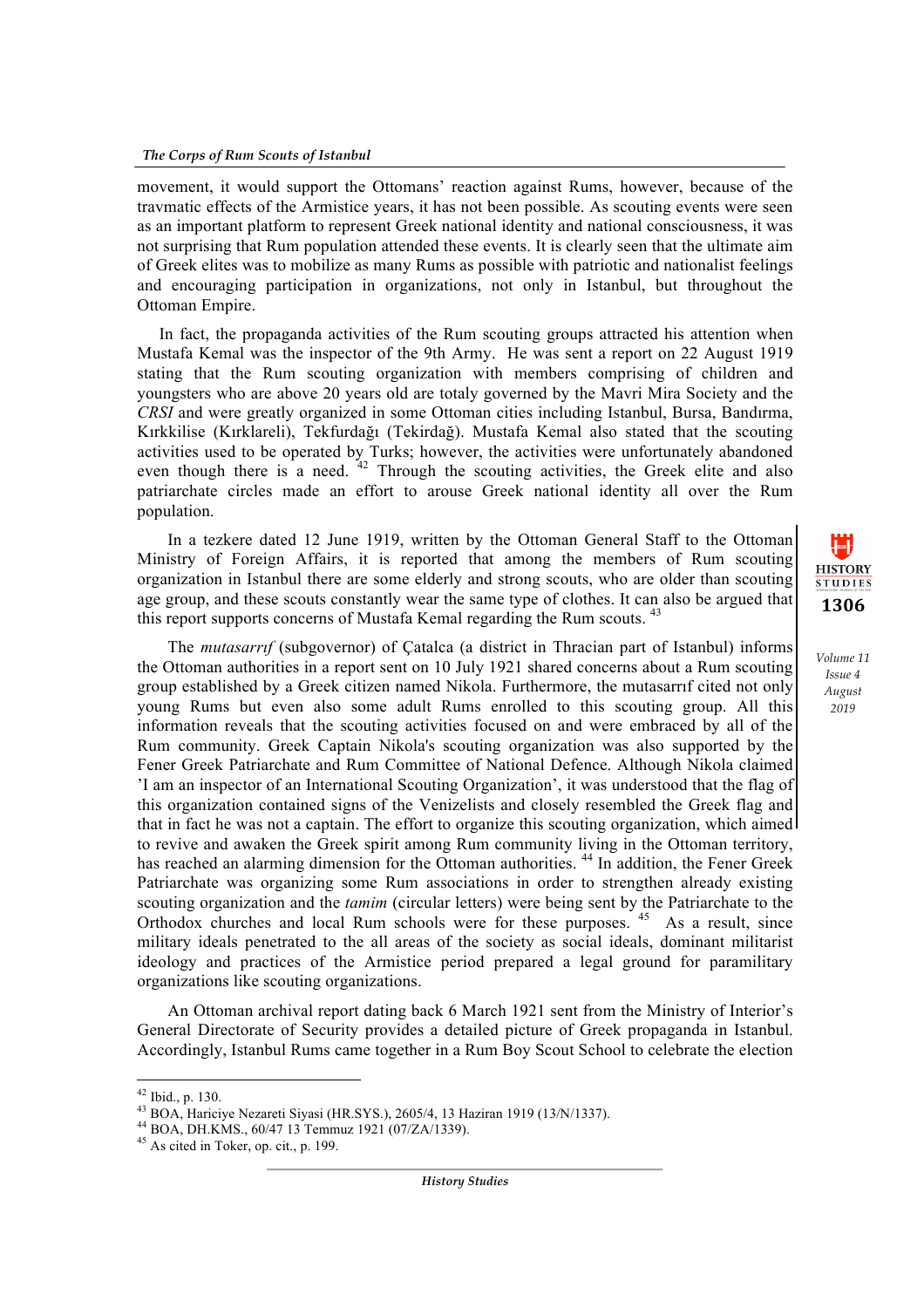of Greek metropolitan (archbishop), and a Greek army officer gave an enthusiastic speech in which Venizelist propaganda was frequently acclaimed. 'Venizelos will soon come into power, Ayasofya (Hagia Sophia) will be taken from the Turks, it will be got the vengeance of the slaughtered brothers in Anatolia, and the Rums should be always ready for military service.' Toward the end of his speech, the Rum community shouted 'Zito Venizelos!' (Viva Venizelos!) and his speech was vigorously applauded by the Rum attendants. Afterwards, it is further noted that the aforementioned officer personelly conducted negotiotions with Rum Committee of National Defence, which was in charge of the scouting organization. <sup>46</sup> As stated above, documents available in the Ottoman archive also provided information on the level of Venizelist propaganda in the scouting activities. Indeed, Venizelist propaganda effectively worked to persuade Ottoman Rums to join the scouting activities and the level of these activities had reached such an extensive and organized structure that just in Istanbul there were 45 Rum scout groups under the administration of the *CRSI*. Furthermore, Sir Baden Powell, the founder of the Boy Scout movement, had been greatly influenced and impressed by the glorious and spectacular event of the scouts when he visited Istanbul in 1920. This spectacular event, in which 2500 Rum scouts from Istanbul and its suburbs, 150 Armenians and 40 Jewish scouts participated, inspired Baden Powell for the First World Scout Jamboree (the International Scouts Meeting), which was held in London from 30 July to 8 August 1920 with the participation of 8000 scouts from 34 countries including Greece.  $47$  These events can be interpreted that the international community supported the Rum community. Meanwhile, the relationship and solidarity of the Rums with the international community was not limited to this event. In 1920, the head of the *CRSI* had applied to its American counterpart for financial aid resulted in a generous amount of money. <sup>48</sup>

The Rum community was quite active in the expansion of propaganda activities of Greece towards all the public spheres. During the Armistice period, the Rum schools in Istanbul had become one of the most important trivets where scouting activities continued as an important contributor of promoting the Greek ideology. The Rum schools managed by the Fener Greek Patriarchate also served as the scouting camps where the armed military trainings were held and Greek army officers served as teachers throughout this period.<sup>49</sup> Istanbul Directorate of Education attracted attention to the seriousness of the situation by saying the vast majority of the Rum schools established scouting organizations and that some scouting activities were being conducted during these days.  $5\overline{0}$  As stated previously, the meeting was held in a Rum school because of the Greek Metropolitan elections.  $51$  The use of a Rum school for school because of the Greek Metropolitan elections. metropolitan elections does not directly reflect the close relationship between the Boy Scout movement and political activities. This means that the young Rum population was constantly kept under the influence of propaganda activities through scouting organizations both inside and outside of the Rum schools and in all the areas of public life.

The education in Rum scouting organization given by Greek army officers, local parishes, and the officials of Greek Embassy to young Rums aged 15 years or older was implemented in places that would not attract much attention such as schools, churches, Rum clubs and

<u> 1989 - Johann Barn, mars ann an t-Amhain an t-Amhain an t-Amhain an t-Amhain an t-Amhain an t-Amhain an t-Amh</u>

*History Studies*



<sup>&</sup>lt;sup>46</sup> BOA, HR.SYS., 2605/5, 7 Mart 1921 (26/C/1339).<br><sup>47</sup> As cited in Aslanoğlu, op. cit., p. 122-123, 144; [History of the World Scout Jamboree] <https://www.scout.org/sites/default/files/library\_files/amboree%20History%20.pdf >, (Last accessed on 27 August 2018); [The Jamboree book, 1920: 1st World Jamboree, Olympia, England] <https://www.pinetreeweb.com/1920-

<sup>&</sup>lt;sup>48</sup> As cited in Aslanoğlu, op. cit., p. 99.<br><sup>49</sup> Toker, op. cit., p. 80-83.<br><sup>50</sup> BOA, DH.KMS., 49/34, 5 Temmuz 1919 (06/L/1337).<br><sup>51</sup> BOA, HR.SYS., 2605/5, 7 Mart 1921 (26/C/1339).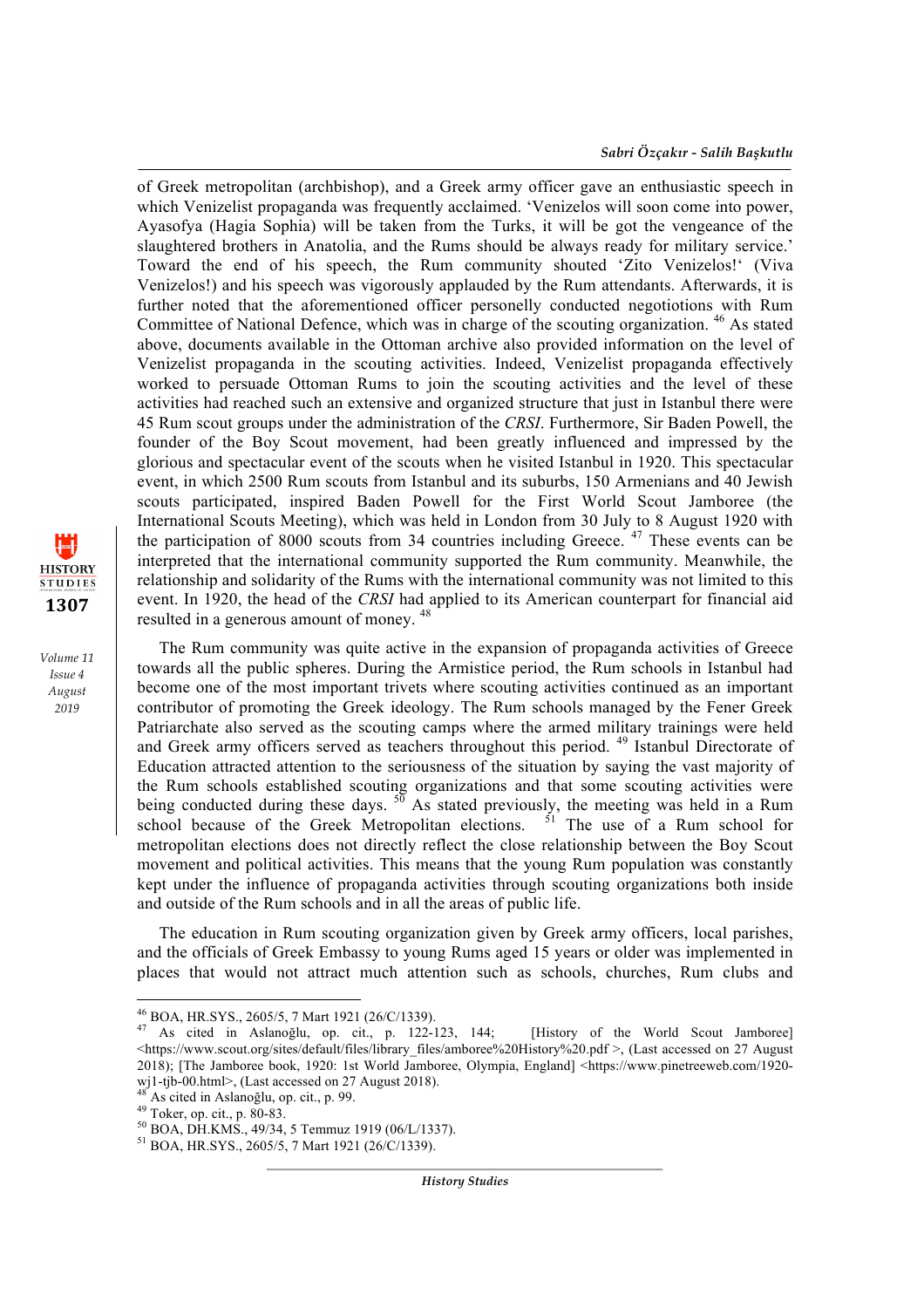gymnastics associations. <sup>52</sup> The Rum scouts encouraged a sense of nationalist and militarist duty. As well, over the years, besides their physical activities, there also existed some armed confrontations against the Turks and local police officers. In other words, the mass political struggles of Rum scouts sometimes were accompanied with armed and violent actions. For instance, in the case that happened around the Galata police station, a Muslim was attacked and killed by almost fifty Rum scouts using sticks. The scouts then attacked the Galata police station and shot at soldiers who interfered with these events.<sup>53</sup>

Meanwhile, the encouraging developments of the scouting activities led to the strengthening of other scouting organizations in various parts of the Ottoman Empire, particularly in Aegean region including Izmir and Aydın. There was a quite strong scouting organization in Izmir with 2331 members. <sup>54</sup> According to an archive document dated to 30 June 1919 sent to Ottoman Ministry of Interior, there were some scouting groups, which were under the protection of the Greek government, founded before the occupation of İzmir. This report warned the Ottoman authorities that necessary precautions should be taken to avoid the further spread of these groups. <sup>55</sup>

As the occupation of Izmir and Aydın approached, collaboration between the Greek government, Greek army and the Rum scouts regarding the scouting activities intensified. When the Greek army occupied İzmir and Aydın in May 1919, the Rum scouts were already organized. In 1920, during the Armistice period, the number of Rum Boy Scouts expanded exponentially and there were 33 Boy Scout troops with 1,500 scouts, who carried on their activities in this region. The Rum lobby had enlarged areas of activity and were actively involved in scouting activities before the occupation of Izmir. During the occupation days of the Greek army, the Rum scouts also joined armed struggles in the front line of the Greek Army, which occurred between the Turkish and Greek troops in Aydın Province. Twenty Rum scouts were killed by Turkish forces.<sup>56</sup> At this time, the military rivalry between Greece and the Ottoman Empire made boy scout movement one of the major determinants in the balance of power and also made a crucial propaganda tool. Thus one may concluded that the militarist actions of Rum scouts directly reached a critical level due to warlike conditions, going far beyond the aim of physical activity.

1 H **HISTORY STUDIES 1308**

*Volume 11 Issue 4 August 2019*

Additionally, scouting activities of local Rums were kept under constant supervision and guidance by the Ottoman authorities in other regions of the Ottoman Empire. For instance, in Finike, a district in eastern Mediterranean region of Asia Minor, it was reported that a gang and scouting organization had attempted to establish with the participation of local Rums. However, as a result of a detailed investigation of *kaymakam* (district governer) in Finike, it was understood that this claim was misleading and totally groundless.<sup>57</sup> Under the conditions of massive expansion of Rum Boy Scout movement, the Ottoman government was also evaluated the intelligences coming from various Ottoman ministries in determining the measures to be taken against the Rums. The intelligence examples collected from ministries contained the following information: the structure of the scout organizations established in the schools, who

<u> 1989 - Johann Barn, mars ann an t-Amhain an t-Amhain an t-Amhain an t-Amhain an t-Amhain an t-Amhain an t-Amh</u>

<sup>52</sup> Toker, op. cit., p. 136. <sup>53</sup> Ibid., p. 45-46. <sup>54</sup> Engin Berber, *Sancılı Yıllar: İzmir 1918-1922, Mütareke ve Yunan işgali döneminde İzmir Sancağı*, Ayraç

<sup>&</sup>lt;sup>55</sup> BOA, DH.KMS., 49/34, 5 Temmuz 1919 (06/L/1337).<br><sup>56</sup> As cited in Aslanoğlu, op. cit., p. 76-79.<br><sup>57</sup> BOA, DH.KMS., 49-47, 28 Temmuz 1919 (09/ZA/1337); BOA, Dahiliye Şifre Kalemi (DH.ŞFR.), 637/99, 15 Eylül 1919 (R. 15/07/1335).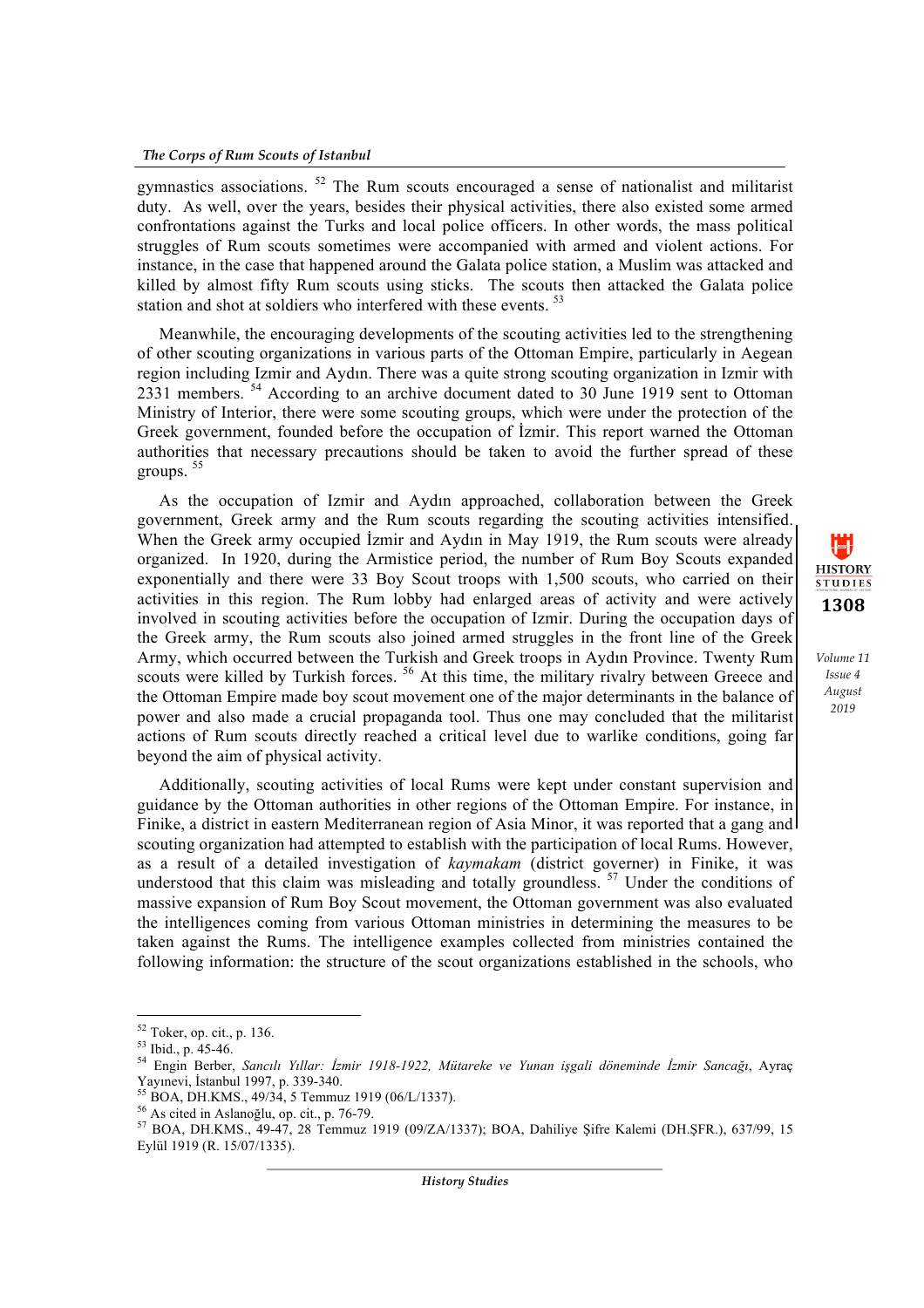managed these organizations, who benefitted from these organizations and how many Rums are being trained in these organizations.<sup>58</sup>

In spite of the decisions regarding abolishment of Rum scouting organizations and also the ban of scouting activities by Ottoman administrators, which had military or semi-military structure, they rigorously maintained their activities. In other words, Ottoman government's attempt to prevent the detrimental actions of Rum scouts was not enough and they needed to apply more radical control measures and policies.

## **3. Conclusion**

Considering the socio-political atmosphere in the first quarter of the twentiethth century, the creation of a nationalist youth model in harmony with the nation-state model was an important issue. It is known that the indispensable values of the nationalist ideology, mainly discipline, hierarchy, strength and militancy, shape the daily life of the youth in a great way. Additionally, the evolution of Power Politics into a militarized structure in the context of the nation-state model was continuously accompanied by keeping alive the war atmosphere. The nationalism, as a driving force and main motivation source behind the scouting activities during the Armistice period, has represented the role and influence of physical activity and Boy Scout movement in the formation of Greek national identity, especially in the case of Rum scouting movement. In particular, the Rum scouting groups in Istanbul, Trakya and Asia Minor had endeavored to improve and strengthen the ideology of 'Megali Idea' with a national energy motivation. In this context, the Rum Boy Scout movement was regarded as more and more necessary for overall Greek nation's strength and military preparation; and constructing strong and robust body was percieved as a crucial element in mobilizing the masses.

Mavri Mira Society, Etnik-i Eterya Society and Rum Committee of National Defence, all flourished during the chaotic war years and were organized among local Rums in order to promote Greek national identity and to create Greater Greece. These organizations provided Greek elite with instruments for extending its political influence on local Rums, who then attempted to mobilize the ethnic-formation of the local Rums by means of the remarkable material and spiritual support of the Greek government. In this process, they were also connected with the Fener Greek Patriarchate, which had the largest organizational structure among the Rums. Furthermore, the Greece government, as a determiner of policymaking of Rums, not only supported the establishment operations of the scouting organizations, but also settled many Greece army officers in Istanbul and Asia Minor. Gradually and, especially, during the Armistice period, the Rum scouting groups acquired a more active role, putting forward important initiatives.

When we look at the structure and transformation of Rum Boy Scout movement, it is clearly seen that the identity of Rums is constituted by state supported structures. In this context, the design of Greek identity among local Rums had moved beyond just being theoretical and put into practice. It had successfully attempted to reach the target group, particularly the local Rum youth.

The *CRSI* became quite popular among local Rum community, who absorbed and adopted many elements and practices of Greek nationalism and Venizelist ideology. Despite the fact that the organization was just newly formed, this organization gathered together Rum community under the umbrella of 'common interest'. The Ottoman Rum community adopted Venizelism as a national dream as this policy was strongly related with the economic, political

<u> 1989 - Johann Barn, mars ann an t-Amhain an t-Amhain an t-Amhain an t-Amhain an t-Amhain an t-Amhain an t-Amh</u>



<sup>58</sup> Toker, op. cit., p. 183.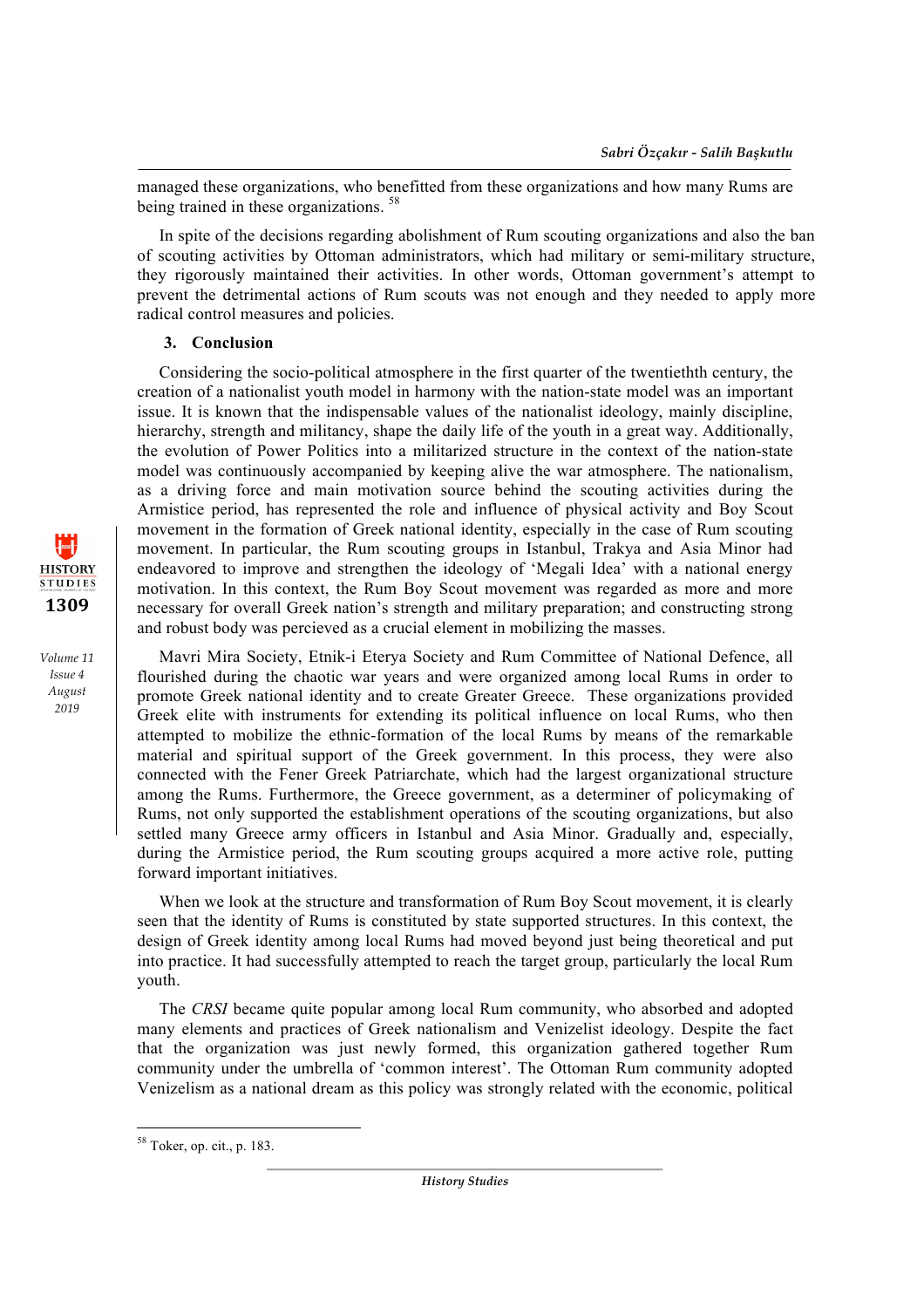#### *The Corps of Rum Scouts of Istanbul*

and social circumstances of the period, and they also believed that this would have a positive impact on the nation building process. The Rum scouting movement reached the peak of its presence during the Greco-Turkish War (1919-1922) and was easily integrated in the war mobilization process with the contribution of popular Venizelist enthusiasm. Briefly, it has been argued that the Armistice period created a political milieu for the spreading of Rum propaganda activities owing to the Ottoman's lack of authority and influence. The Rum community living in the Ottoman territory produced strong tension through scouting organizations against the Ottoman authority. In conclusion, following the defeat of Greece in the 1919-1922 war, the Megali Idea ended with a national disaster for Greece and Rums community leading to a real national crisis and collective trauma and the *CRSI* completely disappeared from Istanbul and Asia Minor. <sup>59</sup>

## **Bibliography**

A. Devlet Arşivleri Başkanlığı Osmanlı Arşivi

*Bab-ı Ali, Evrak Odası* 

*Dahiliye Nezareti, Emniyeti Umumiye Müdüriyeti Asayiş Kalemi* 

*Dahiliye Nezareti, Emniyet-i Umumiye Seyr-ü Sefer Müdüriyeti* 

*Dahiliye Nezareti, Kalem-i Mahsus Müdüriyeti* 

*Dahiliye Nezareti, Seyrüsefer Kalemi* 

*Dahiliye Nezareti, Şifre Kalemi* 

*Hariciye Nezareti, Siyasi* 

- Ankara Üniversitesi Türk İnkılâp Tarihi Enstitüsü Arşivi, Kutu No: 59, Gömlek No: 115, Belge No: 115-1.
- ASLANOĞLU, Anna Maria, *Staying away from politics, not foreseeing militarism: The case of Corps of Greek Scouts in Armistice Istanbul, 1918-1923*, (Boğaziçi University, Unpublished master's thesis), Istanbul, 2010.
- ATALAY, Bülent, *Fener Rum Ortodoks Patrikhanesi'nin Siyasi Faaliyetleri (1908-1923),*  Tarih ve Tabiat Vakfı Yayınları*,* İstanbul 2001.
- BERBER, Engin, *Sancılı Yıllar: İzmir 1918-1922, Mütareke ve Yunan işgali döneminde İzmir Sancağı*, Ayraç Yayınevi, İstanbul 1997.
- COMERFORD, Patrick, "Defining Greek and Turk: Uncertainties in the search for European and Muslim identities", *Cambridge Review of International Affairs*, 13(2), 2000, p. 240-253.
- DEVELLIOĞLU, Ferit, *Osmanlıca-Türkçe Ansiklopedik Lûgat*, Aydın Kitabevi Yayınları, Ankara 2008.
- FOTEINOS, Dimitris, "Images of the body: the Greek physical education curriculum since the Second World War", *Journal of the History of Education Society*, 41(6), 2012, p. 807-822.
- GEORGEON, François Paul DUMONT, (eds), *Osmanlı İmparatorluğu'nda Yaşamak*, İletişim Yayınları, İstanbul 2000.

<u> 1989 - Johann Barn, mars ann an t-Amhain an t-Amhain an t-Amhain an t-Amhain an t-Amhain an t-Amhain an t-Amh</u>

*History Studies*

**HISTORY STUDIES 1310**

<sup>59</sup> Aslanoğlu, op. cit., p. 64-65.